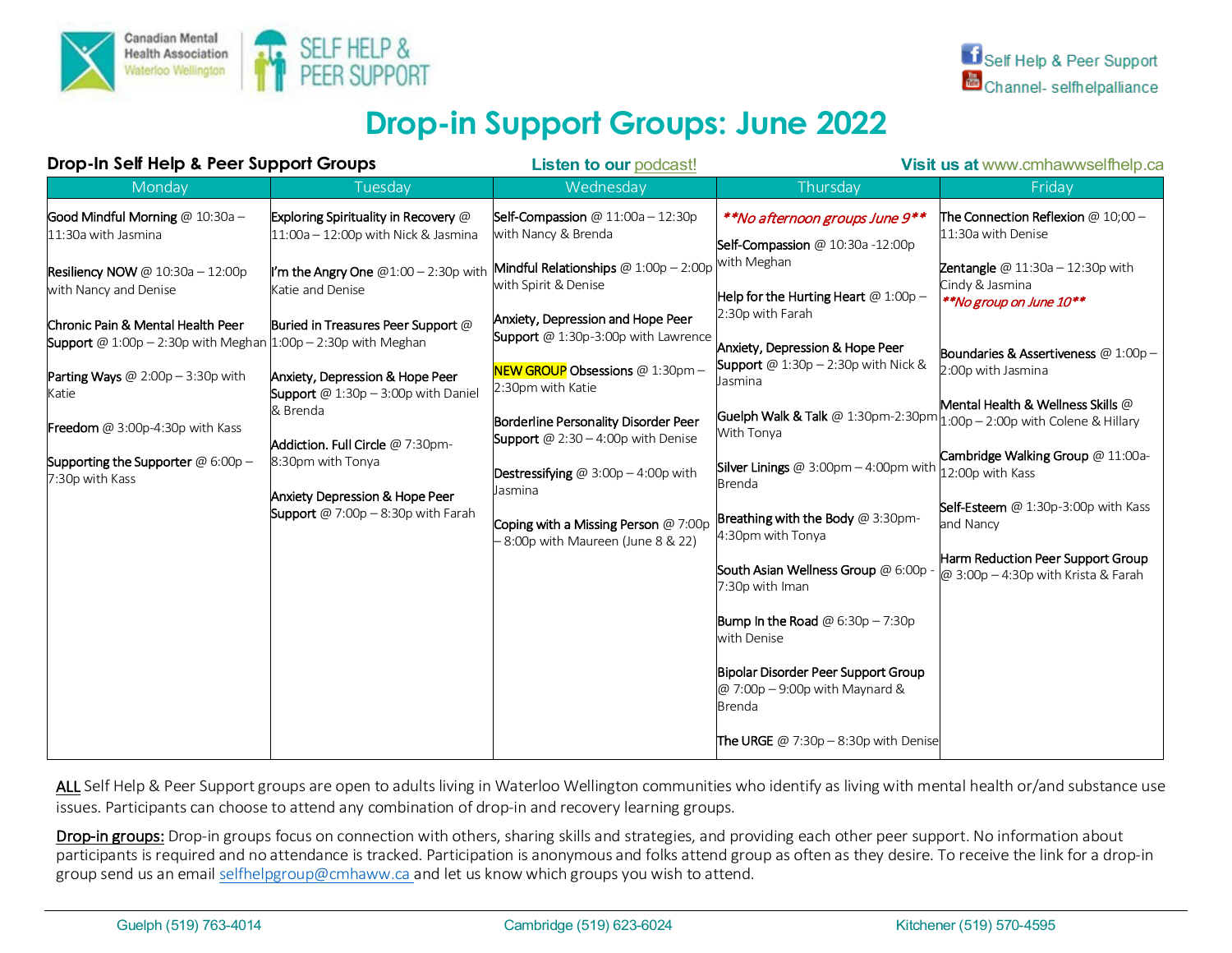

# **Enrolled Support Groups: June 2022**

| <b>Recovery Learning Groups</b>                                                                                |         | <b>Listen to our podcast!</b>                                                                                                                     | Visit us at www.cmhawwselfhelp.ca                                                                                                                                                                                                                                                                                                                                                                                        |                                                                                                                                                                                                                                                                                                                                                                      |
|----------------------------------------------------------------------------------------------------------------|---------|---------------------------------------------------------------------------------------------------------------------------------------------------|--------------------------------------------------------------------------------------------------------------------------------------------------------------------------------------------------------------------------------------------------------------------------------------------------------------------------------------------------------------------------------------------------------------------------|----------------------------------------------------------------------------------------------------------------------------------------------------------------------------------------------------------------------------------------------------------------------------------------------------------------------------------------------------------------------|
| Monday                                                                                                         | Tuesday | Wednesday                                                                                                                                         | Thursdav                                                                                                                                                                                                                                                                                                                                                                                                                 | Fridav                                                                                                                                                                                                                                                                                                                                                               |
| Mind Over Mood Peer Support $@$<br>$3:00p-4:30p$ with Meghan or<br>Lawrence<br>Mid-Series: Two Spots available |         | Riding the Waves of Emotion $\varpi$<br>2:00p - 3:30p with Katrina & Brenda.<br>For 16 weeks starting March 9, 2022.<br>Group capacity: 12 - FULL | <b>DBT Skills Peer Support Skills</b><br>Refresher (June 2 and 16) $@1:00p -$<br>2:30 p with Meghan and Lawrence<br><b>DBT Skills Peer Support**</b> @ 3:00p -<br>4:30p with Meghan and Lawrence.<br>**Current DBT Peer Support series<br>and waitlists are full. Next<br>availability is 2023. We'll post on a<br>future calendar if this changes.<br>Volunteer Facilitator's Training @<br>3:00-5:00p By Staff June 23 | <b>DBT Skills Peer Support **</b> @ 3:00p -<br>4:30p with Meghan and Lawrence.<br>**Current DBT Peer Support series<br>and waitlists are full. Next<br>availability is 2023. We'll post on a<br>future calendar if this changes.<br>Identity - Building a Sense of Self<br>$3:00$ pm $-4:30$ pm with Katie<br>Starting June $10th$ – spots still<br><b>available</b> |

# **Spark of Brilliance Groups with Marcey Gray**

| Monday                                                          | Tuesdav                                                                                              | Wednesday                                                                              | Thursday                               | Friday |
|-----------------------------------------------------------------|------------------------------------------------------------------------------------------------------|----------------------------------------------------------------------------------------|----------------------------------------|--------|
| <b>What's Your Story</b> – June 6 & 20 $\omega$<br>$1:30-3:30p$ | <b>Illustrated Journaling</b> – June 7 $@$<br>1:30-3:30p                                             | $ 100$ Watercolour Challenge –<br>Wednesdays through July 19 $@$ 1:30-<br>3:30p (FULL) | To the Letter - June 16 $@$ 1:30-3:30p |        |
| <b>Tangle Tags with Cindy</b> - June 13 $@$<br>$1:30-3:30p$     | <b>Moss Art with Heidi</b> – June 14 $\omega$<br>1:00-3:00p (In person at Guelph<br>Enabling Garden) |                                                                                        |                                        |        |
|                                                                 | In Progress – June 21 @ 1:30-3:30p                                                                   |                                                                                        |                                        |        |

Recovery Learning Groups: Recovery Learning groups follow a curriculum and occur for a determined number of sessions, with the same participants attending each week. These are closed groups. Participating in a Recovery Learning group requires enrollment with Self Help & Peer Support. During enrollment staff will collect some basic contact and demographic information from participants and attendance is tracked. Recovery Learning groups are by self-referral and to register please emai[l selfhelpgroup@cmhaww.ca](mailto:selfhelpgroup@cmhaww.ca) letting us know which group you would like to register for.

An Important Note About Group Cancellations: In the event that we need to cancel a group session, we will post it to our Facebook page at: [https://www.facebook.com/selfhelppeersupport.](https://www.facebook.com/selfhelppeersupport) We will also change the outgoing message on our Group Cancellation line at 1-844-CMHA WW3 (1-844-264- 2993) extension 4004.

To connect to a "drop-in" group, find your group of interest on the list of group descriptions below, and follow the instructions to join in

If you have questions, or to join one of our "Recovery Learning" (aka "Enrolled") groups or one of our Spark of Brilliance groups, please email [selfhelpgroup@cmhaww.ca](mailto:selfhelpgroup@cmhaww.ca) or call one of our sites: Guelph (519) 763-4014 Cambridge (519) 623-6024 Kitchener (519) 570-4595.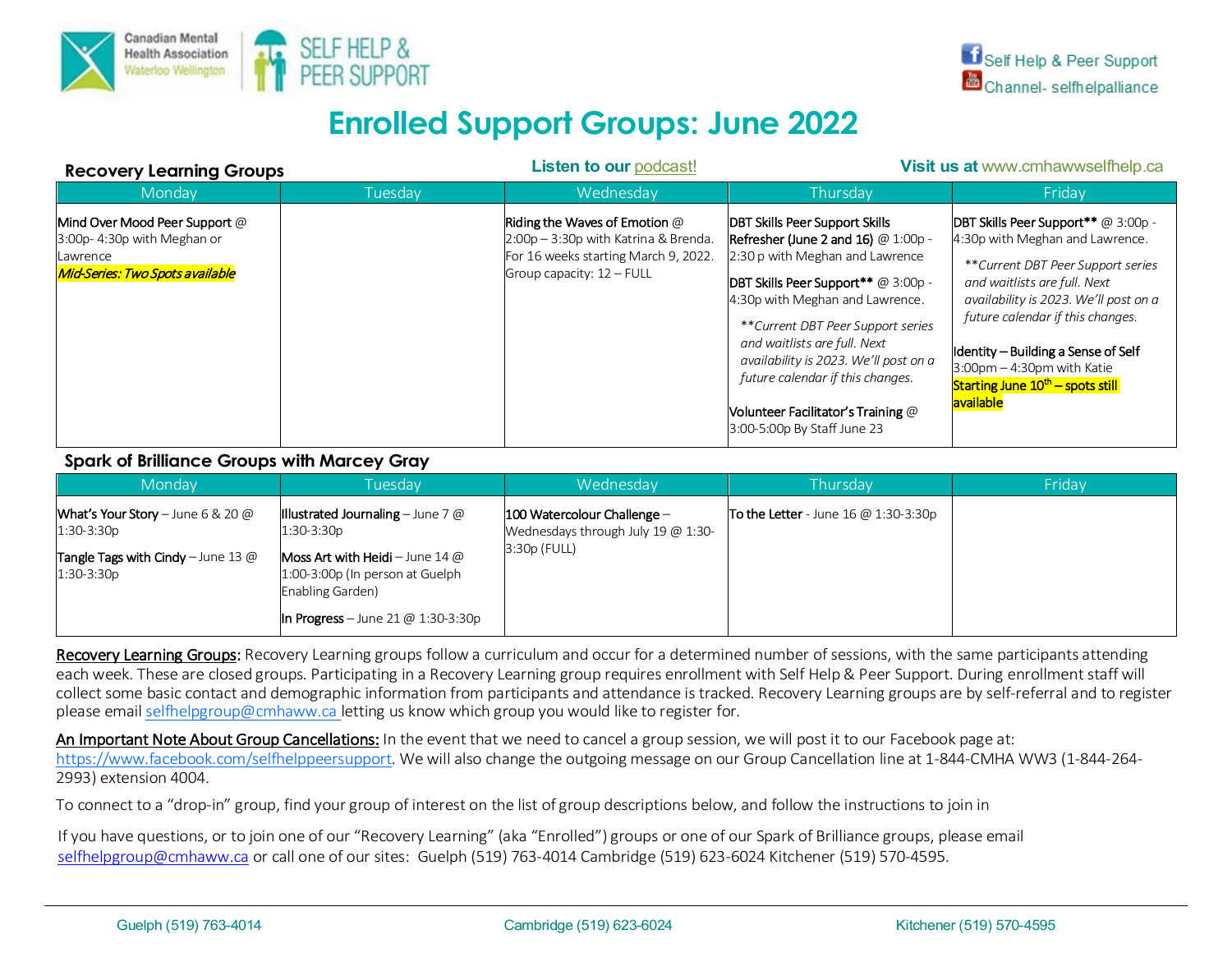



# **Group Descriptions & Participation Details**

All groups are open to adults living in Waterloo and Wellington communities. **•** Participants are required to adhere to the Code of Conduct

Addiction. Full Circle. - A non-judgemental space to discuss wellness approaches related to addiction. We strive to create an environment that is **inclusive** of all wellness strategies. spiritual practices, and understandings of addiction. The aim is 1-833 number and follow the directions to enter the Phone to stimulate open discussion related to individual personal journeys. We understand and appreciate there are many paths to wellness/recovery and what works for one may not work for another. Harm reduction friendly and focused on the experiences of people who use drugs. *For connection details, please email facilitator Tonya at* [tevans@cmhaww.ca](mailto:tevans@cmhaww.ca)

Anxiety, Depression & Hope Peer Support – *4 Sessions per Week -* With a focus on coping, recovery, and fostering hope; a regular opportunity to talk about our walk with depression and anxiety, to hear peer stories, and as a result, to learn ways for living the life we want every day.

#### 1. Tuesdays, 1:30 – 3:00pm

To join by video, click on the phrase "Click here to join the meeting", below. To join by telephone only, call the toll-free 1-833 number and follow the message directions to key in the Phone Conference ID, also below. Staff facilitator email Brenda a[t brichard@cmhaww.ca](mailto:brichard@cmhaww.ca)

[Click here to join the meeting](https://teams.microsoft.com/l/meetup-join/19%3ameeting_YjRhMjdjMmQtOTRmOC00NDA3LTkxMTktYWM3OTEwYjE2M2Fk%40thread.v2/0?context=%7b%22Tid%22%3a%227ee209e0-4288-4e75-acae-cdab33b613e0%22%2c%22Oid%22%3a%22db6eaa41-5d1d-4c3d-a2b1-8ea3f8c16b78%22%7d) [\(833\) 819-8075](tel:8338198075,,663157683#%20) Canada (Toll-free) Phone Conference ID: 663 157 683#

# 2. Tuesdays, 7:00 – 8:30pm

To join by video, click on the phrase "Click here to join the meeting", below. To join by telephone only, call the toll-free 1-833 number and follow the message directions to key in the Phone Conference ID, also below. Staff facilitator email Farah

a[t flahens@cmhaww.ca](mailto:flahens@cmhaww.ca)

[Click here to join the meeting](https://teams.microsoft.com/l/meetup-join/19%3ameeting_NTMwZGY2ZGUtOGRhYi00MjgwLThjYTMtMzAxYjdkNDkxNmIw%40thread.v2/0?context=%7b%22Tid%22%3a%227ee209e0-4288-4e75-acae-cdab33b613e0%22%2c%22Oid%22%3a%22db6eaa41-5d1d-4c3d-a2b1-8ea3f8c16b78%22%7d) [\(833\) 819-8075](tel:8338198075,,251779988#%20) Canada (Toll-free) Phone Conference ID: 251 779 988#

#### 3. Wednesdays, 1:30 – 3:00pm

To join by video, click on the phrase "Click here to join the meeting", below. To join by telephone only, call the toll-free Conference ID number, also below. Staff facilitator email Meghan a[t mshuebrook@cmhaww.ca](mailto:mshuebrook@cmhaww.ca) [Click here to join the meeting](https://teams.microsoft.com/l/meetup-join/19%3ameeting_ZDJhODZiZjMtMWRkMy00Yjg1LTllZjEtZmI5YzA5ZDZmZWI4%40thread.v2/0?context=%7b%22Tid%22%3a%227ee209e0-4288-4e75-acae-cdab33b613e0%22%2c%22Oid%22%3a%22db6eaa41-5d1d-4c3d-a2b1-8ea3f8c16b78%22%7d) [\(833\) 819-8075](tel:8338198075,,316410190#%20) Canada (Toll-free) Phone Conference ID: 316 410 190#

#### 4. Thursdays, 1:30 – 2:30pm

To join by video, click on the phrase "Click here to join the meeting", below. To join by telephone only, call the toll-free 1-833 number and follow the message directions to key in the Phone Conference ID, also below. Staff facilitator email Jasmina a[t jzlatanovic@cmhaww.ca](mailto:jzlatanovic@cmhaww.ca) [Click here to join the meeting](https://teams.microsoft.com/l/meetup-join/19%3ameeting_NGVhZDY4YTUtZjk4OC00ODZhLWJiNTEtZTAzN2JlYjkwMzFi%40thread.v2/0?context=%7b%22Tid%22%3a%227ee209e0-4288-4e75-acae-cdab33b613e0%22%2c%22Oid%22%3a%22db6eaa41-5d1d-4c3d-a2b1-8ea3f8c16b78%22%7d) [\(833\) 819-8075](tel:8338198075,,669679405#%20) Canada (Toll-free) Phone Conference ID: 669 679 405#

Bipolar Disorder Peer Support Group - Individuals who experience bipolar disorder are invited to participate in this group. Mood swings within bipolar can be mild, moderate, or severe and can be accompanied by changes in thinking and behaviour. This group provides a non-judgemental and comfortable environment where the above can be discussed and explored.

#### • Thursdays,  $7:00 - 9:00$ pm

To join by video, click on the phrase "Click here to join the meeting", below. To join by telephone only, call the toll-free 1-833 number and follow the message directions to key in the Phone Conference ID, also below. Staff facilitator email

Brenda a[t brichard@cmhaww.ca](mailto:brichard@cmhaww.ca) [Click here to join the meeting](https://teams.microsoft.com/l/meetup-join/19%3ameeting_NTU2MTg3ZWMtNDIxZi00M2U4LWIwNmQtZTRkOWM5ZWQxNDYy%40thread.v2/0?context=%7b%22Tid%22%3a%227ee209e0-4288-4e75-acae-cdab33b613e0%22%2c%22Oid%22%3a%22db6eaa41-5d1d-4c3d-a2b1-8ea3f8c16b78%22%7d) [\(833\) 819-8075](tel:8338198075,,235186683#%20) Canada (Toll-free) Phone Conference ID: 235 186 683# Breathing with the Body - Join us as we practice relaxation through breath work and light stretching. It is proven that focusing on breath and breathing through movement decreases stress and increases focus and overall wellness. This group is open to anyone wanting to slow down and relax while honoring your body and freeing stress.

#### • Thursdays, 3:30 – 4:30pm

To join by video, click on the phrase "Click here to join the meeting," below. To join by telephone only, use the toll-free 1-833 number and follow the message directions to key in Phone Conference ID, also below. Staff Facilitator email Tonya

# a[t tevans@cmhaww.ca](mailto:tevans@cmhaww.ca)

[Click here to join the meeting](https://teams.microsoft.com/l/meetup-join/19%3ameeting_MmU1NDU4MzAtNDJhMi00MWI3LWFlZjMtNWMwNzE4NmM0MDcz%40thread.v2/0?context=%7b%22Tid%22%3a%227ee209e0-4288-4e75-acae-cdab33b613e0%22%2c%22Oid%22%3a%22db6eaa41-5d1d-4c3d-a2b1-8ea3f8c16b78%22%7d) [\(833\) 819-8075](tel:8338198075,,773575254#%20) Canada (Toll-free) Phone Conference ID: 773 575 254#

Borderline Personality Disorder Peer Support - Join us in supporting each other with compassion through common experience and sharing information, validation, and hope. You do not need a formal diagnosis to attend.

#### • Wednesdays, 2:30 – 4:00pm

To join by video, click on the phrase "Click here to join the meeting", below. To join by telephone only, call the toll-free 1-833 number and follow the message directions to key in the Phone Conference ID, also below. Staff facilitator email Denise a[t dwatterson@cmhaww.ca](mailto:dwatterson@cmhaww.ca)

[Click here to join the meeting](https://teams.microsoft.com/l/meetup-join/19%3ameeting_YTQ0MTZjZjctOTdiZC00ZTMwLWJjYzUtMTlhOGU0MjNhYzNm%40thread.v2/0?context=%7b%22Tid%22%3a%227ee209e0-4288-4e75-acae-cdab33b613e0%22%2c%22Oid%22%3a%22db6eaa41-5d1d-4c3d-a2b1-8ea3f8c16b78%22%7d) [\(833\) 819-8075](tel:8338198075,,702277718#%20) Canada (Toll-free) Phone Conference ID: 702 277 718#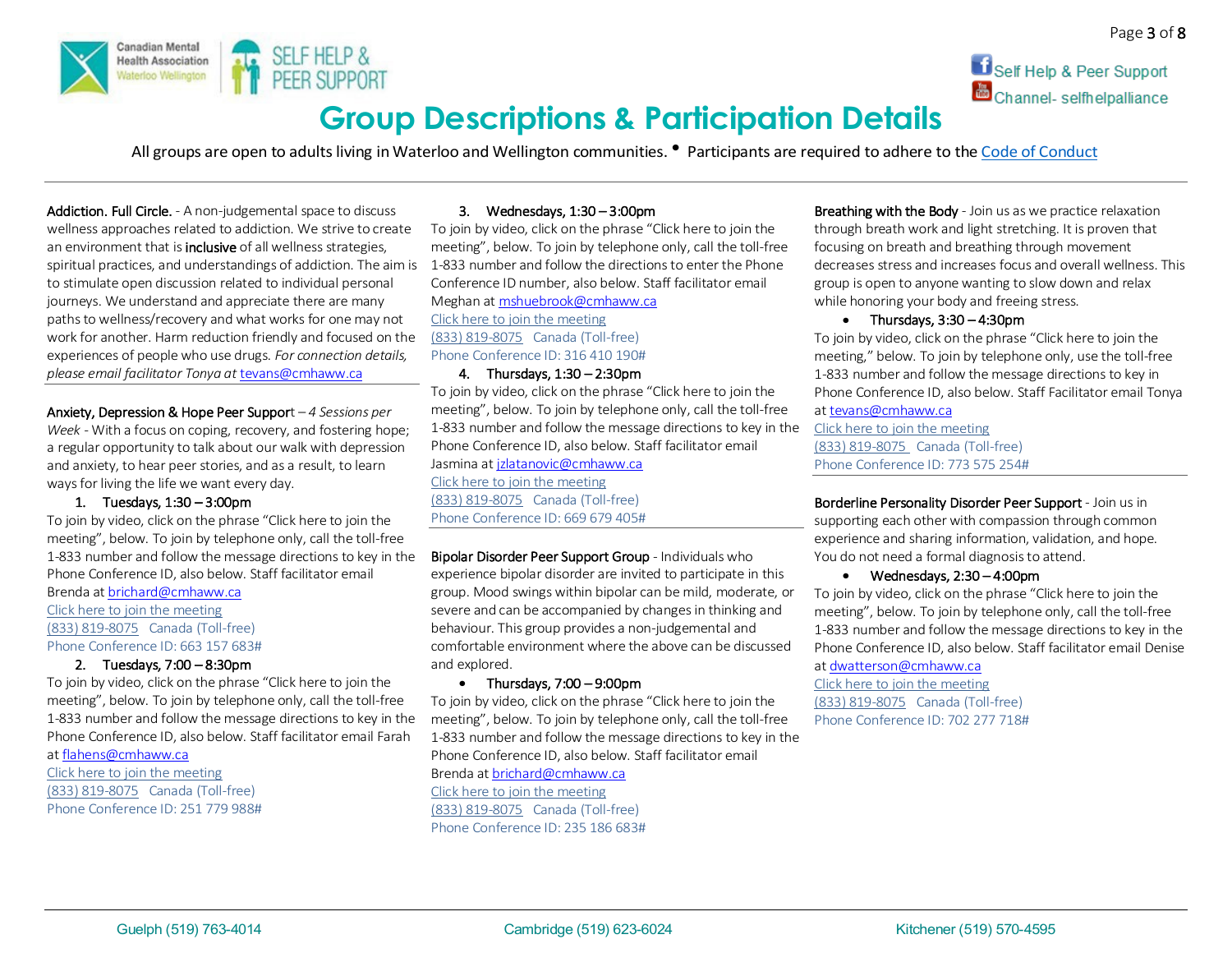Boundaries & Assertiveness - Creating and asserting personal boundaries in various life situations. Discussion and role play to help us gain knowledge and practice our skills.

### • Fridays, 1:00 – 2:00pm

To join by video, click on the phrase "Click here to join the meeting", below. To join by telephone only, call the toll-free 1-833 number and follow the message directions to key in the Phone Conference ID, also below. Staff facilitator email

Jasmina a[t jzlatanovic@cmhaww.ca](mailto:jzlatanovic@cmhaww.ca) [Click here to join the meeting](https://teams.microsoft.com/l/meetup-join/19%3ameeting_YTY5MDdjYjQtNTkyYy00ZDNlLTk5MTAtMDllOTFjMjdjNmNj%40thread.v2/0?context=%7b%22Tid%22%3a%227ee209e0-4288-4e75-acae-cdab33b613e0%22%2c%22Oid%22%3a%22db6eaa41-5d1d-4c3d-a2b1-8ea3f8c16b78%22%7d) [\(833\) 819-8075](tel:8338198075,,492863726#%20) Canada (Toll-free) Phone Conference ID: 492 863 726#

**Bump In the Road** - Have you made a change in your behaviour and now are wondering how to maintain that change? Join us in this peer support forum to discuss topics on how to divert that "Bump in the Road". Topics include stages of change, language and its impact, HALT, play the tape through, and many others.

• Thursdays, 6:30 – 7:30pm

To join by video, click on the phrase "Click here to join the meeting," below. To join by telephone only, use the toll-free 1-833 number and follow the message directions to key in the Phone Conference ID, also below. Staff facilitator email Denise a[t dwatterson@cmhaww.ca](mailto:dwatterson@cmhaww.ca)

[Click here to join the meeting](https://teams.microsoft.com/l/meetup-join/19%3ameeting_NWFhOWI5ODktZDIzMS00YzQyLThjOWUtNTExMDJhOWYzMmI1%40thread.v2/0?context=%7b%22Tid%22%3a%227ee209e0-4288-4e75-acae-cdab33b613e0%22%2c%22Oid%22%3a%22db6eaa41-5d1d-4c3d-a2b1-8ea3f8c16b78%22%7d) [\(833\) 819-8075](tel:8338198075,,321245123#%20) Canada (Toll-free) Phone Conference ID: 321 245 123#

Buried in Treasures Peer Support - Give and gain support as we learn to understand and cope differently with our desires to collect and save possessions. Decrease self-stigma around "hoarding".

*For connection details, please email facilitator Meghan at [mshuebrook@cmhaww.ca](mailto:mshuebrook@cmhaww.ca)*

Chronic Pain & Mental Peer Support - Chronic pain takes as much of a toll on our minds as it does on our bodies. Come join us as we support each other, exploring and finding new ways of coping and even thriving with our pain.

• Mondays, 1:00 – 2:30pm

To join by video, click on the phrase "Click here to join the meeting," below. To join by telephone only, use the toll-free 1-833 number and follow the message directions to key in the Phone Conference ID, also below. Staff facilitator email Meghan a[t mshuebrook@cmhaww.ca](mailto:mshuebrook@cmhaww.ca) [Click here to join the meeting](https://teams.microsoft.com/l/meetup-join/19%3ameeting_YTUzNWE3Y2MtMTNiYy00ZjFhLTljOTktMjJhMGVmYWMwNWMy%40thread.v2/0?context=%7b%22Tid%22%3a%227ee209e0-4288-4e75-acae-cdab33b613e0%22%2c%22Oid%22%3a%22db6eaa41-5d1d-4c3d-a2b1-8ea3f8c16b78%22%7d) [\(833\) 819-8075,,485925888#](tel:8338198075,,485925888#%20) Canada (Toll-free) Phone Conference ID: 485 925 888#

Cambridge Walking Group - Join us at the Cambridge office for a one hour walk and talk weekly (weather permitting). Please remember to complete a covid questionnaire prior to walking and to wear your mask while attending. Have questions? connect with Kass a[t kdivenanzo@cmhaww.ca](mailto:kdivenanzo@cmhaww.ca)

(The) Connection Reflexion - Are you struggling with being dissatisfied with your connections in your life? Are you wondering why you have challenges with intimacy, jealousy, and distrust? Do you worry about rejection and abandonment? Join us to take a closer look at why we develop these and other patterns and arm ourselves with effective tools and strategies that will prepare us to explore the possibility of change. Let's explore an active approach to building close, healthy, and long-lasting connections.

• Fridays, 10:00 – 11:30am

To join by video, click on the phrase "Click here to join the meeting," below. To join by telephone only, use the toll-free 1-833 number and follow the message directions to key in the Phone Conference ID, also below. Staff facilitator email Denise a[t dwatterson@cmhaww.ca](mailto:dwatterson@cmhaww.ca) [Click here to join the meeting](https://teams.microsoft.com/l/meetup-join/19%3ameeting_YTRmZGE2MWUtY2ZlMC00ODMxLWE3MTAtZDM3MjQ3NGE5ODg0%40thread.v2/0?context=%7b%22Tid%22%3a%227ee209e0-4288-4e75-acae-cdab33b613e0%22%2c%22Oid%22%3a%22db6eaa41-5d1d-4c3d-a2b1-8ea3f8c16b78%22%7d) [\(833\) 819-8075](tel:8338198075,,261643236#%20) Canada (Toll-free) Phone Conference ID: 261 643 236#

Coping with a Missing Person - This group is for families and friends who have a missing person and those who have found their missing but wish to continue to support each other. Know that it's the situation that is abnormal, not you. You will learn about living with uncertainty (Ambiguous Loss, Pauline Boss) and how to deal with triggers, roadblocks and changing needs. Self care is an important aspect. There can be special events to remember our missing, based on group wishes. Through sharing our experiences, we can learn from each other in a safe space and feel connected instead of isolated.

#### • Every other Wednesday, 7:00 – 8:00pm

*For connection details, please email volunteer facilitator Maureen at* [trasker@rogers.com](mailto:trasker@rogers.com) *or staff facilitator Brenda at*  [brichard@cmhaww.ca](mailto:brichard@cmhaww.ca) *or call Brenda at (519) 570-4595 extension 4061.*

DBT Skills Peer Support - Join us in learning how Dialectical Behaviour Therapy (DBT) skills, as presented in Dr. Marsha M. Linehan's work, can transform emotional experiences, and decrease our suffering using mindfulness, emotion regulation, distress tolerance, and interpersonal effectiveness. Summaries of the ideas are provided by email. Regular attendance for about

one year is required for each series. Current series and waitlists are full. Next availability is 2023. If this changes, we'll post on a future calendar.

Destressifying - We all experience stress. It is the human condition. We can learn how to transform it by understanding how stress impacts our body, thoughts, feelings, behaviours and ultimately our relationships.

#### • Wednesdays, 3:00 – 4:00pm

To join by video, click on the phrase "Click here to join the meeting," below. To join by telephone only, use the toll-free 1-833 number and follow the message directions to key in the Phone Conference ID, also below. Staff facilitator email Jasmina a[t jzlatanovic@cmhaww.ca](mailto:jzlatanovic@cmhaww.ca) [Click here to join the meeting](https://teams.microsoft.com/l/meetup-join/19%3ameeting_OTdmMzIwNTQtNjU2Zi00YmNmLWJkODctNGJjMzQxMjk1MDM2%40thread.v2/0?context=%7b%22Tid%22%3a%227ee209e0-4288-4e75-acae-cdab33b613e0%22%2c%22Oid%22%3a%22db6eaa41-5d1d-4c3d-a2b1-8ea3f8c16b78%22%7d) [\(833\) 819-8075](tel:8338198075,,446019672#%20) Canada (Toll-free) Phone Conference ID: 446 019 672#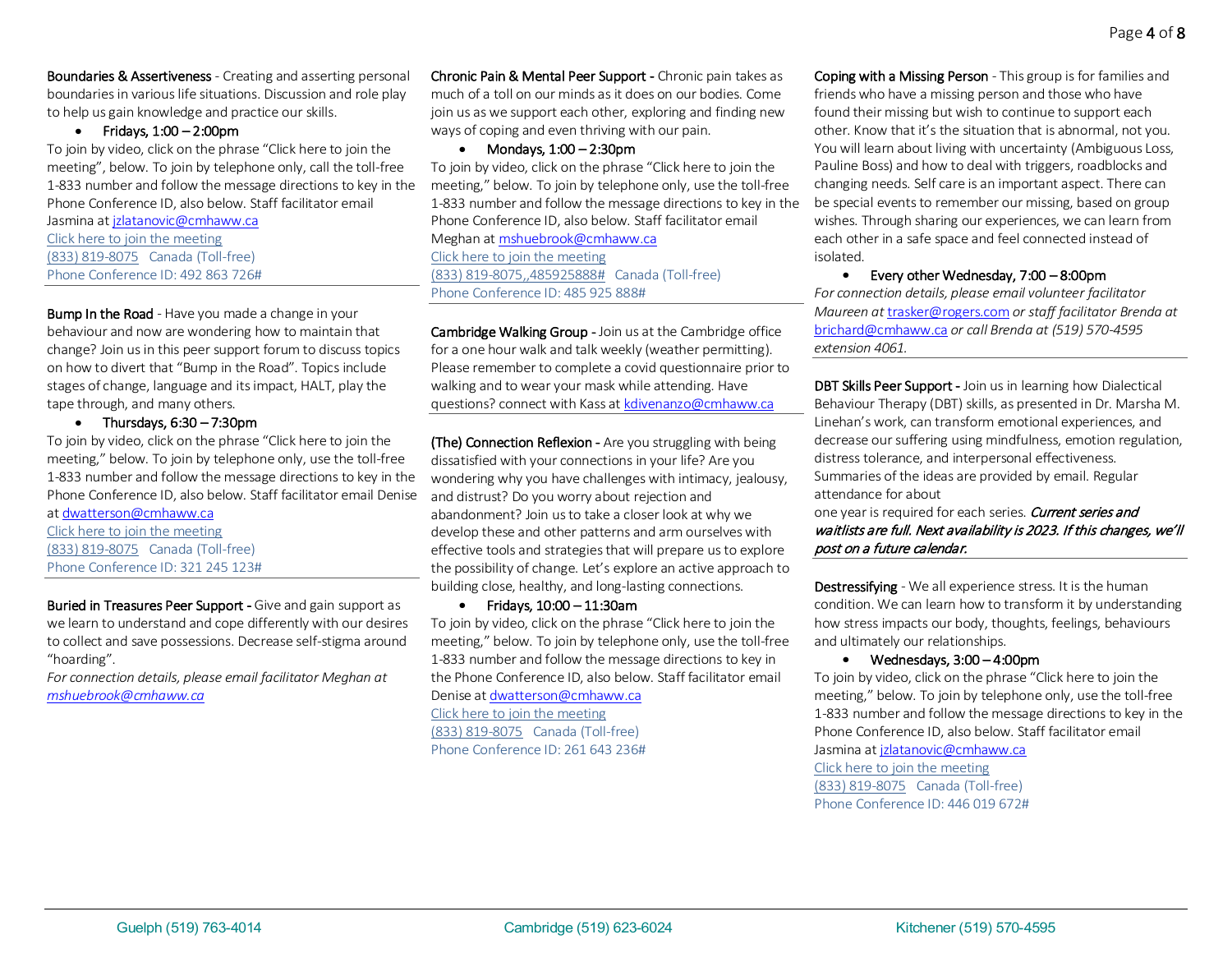**Exploring Spirituality in Recovery** - This group offers space to share how spiritual health is important for recovery. Explore and share views on topics like caring for the Soul, the role of forgiveness, the importance of new beginnings, the place for meaning and hope and more. This is not a religious or curriculum-based group. We are guided in the group by what we bring and share from our lives.

#### • Tuesdays @ 11:00am – 12noon

To join by video, click on the phrase "Click here to join the meeting," below. To join by telephone only, use the toll-free 1-833 number and follow the message directions to key in the Phone Conference ID, also below. Staff facilitator email

Jasmina a[t jzlatanovic@cmhaww.ca](mailto:jzlatanovic@cmhaww.ca) [Click here to join the meeting](https://teams.microsoft.com/l/meetup-join/19%3ameeting_MTQ0MTU2ZGMtNDBhZS00NTk2LTgzNmYtMmExN2QzNTcwNTJl%40thread.v2/0?context=%7b%22Tid%22%3a%227ee209e0-4288-4e75-acae-cdab33b613e0%22%2c%22Oid%22%3a%22db6eaa41-5d1d-4c3d-a2b1-8ea3f8c16b78%22%7d) [\(833\) 819-8075](tel:8338198075,,7413647#%20) Canada (Toll-free) Phone Conference ID: 741 364 7#

freeEDom - A peer-run group where folks struggling with disordered eating, body image issues or an eating disorder (diagnosed or undiagnosed) address struggles and celebrate triumphs occurring along their journey, with a focus on skillbuilding and building motivation.

 $\bullet$  Mondays,  $3:00 - 4:30$ pm

To join by video, click on the phrase "Click here to join the meeting," below. To join by telephone only, use the toll-free1- 833 number and follow the message directions to key in the Phone Conference ID, also below. Staff facilitator email Kass a[t kdivenanzo@cmhaww.ca](mailto:kdivenanzo@cmhaww.ca)

[Click here to join the meeting](https://teams.microsoft.com/l/meetup-join/19%3ameeting_ZjI4MzVjNWUtNjUyMC00ODhkLWE4OGEtZjliMGI2Zjg0ODA3%40thread.v2/0?context=%7b%22Tid%22%3a%227ee209e0-4288-4e75-acae-cdab33b613e0%22%2c%22Oid%22%3a%22db6eaa41-5d1d-4c3d-a2b1-8ea3f8c16b78%22%7d) [\(833\) 819-8075,,303646267#](tel:8338198075,,303646267) Canada (Toll-free) Phone Conference ID: 303 646 267#

Good Mindful Morning -Mindfulness lets us choose where to focus our attention. When we are mindful, we are in the moment. We are not judging or trying to change the thoughts that may pass through our minds. Learning how being mindful can help us let go of struggle and allow things to be as they are.

#### • Mondays, 10:30 – 11:30am

To join by video, click on the phrase "click here to join the meeting," below. To join by telephone only, use the toll-free 1-833 number and follow the message directions to key in the Phone Conference ID, also below. Staff facilitator email

Jasmina a[t jzlatanovic@cmhaww.ca](mailto:jzlatanovic@cmhaww.ca) [Click here to join the meeting](https://teams.microsoft.com/l/meetup-join/19%3ameeting_YjBjMDkyNmEtYjdmNC00MWUyLWIyNDItNzAwYzU5ZDBkMDNl%40thread.v2/0?context=%7b%22Tid%22%3a%227ee209e0-4288-4e75-acae-cdab33b613e0%22%2c%22Oid%22%3a%22db6eaa41-5d1d-4c3d-a2b1-8ea3f8c16b78%22%7d) [\(833\) 819-8075](tel:8338198075,,535107838#%20) Canada (Toll-free) Phone Conference ID: 535 107 838# Guelph Walk & Talk (in-person, in Guelph) - Join us at Royal City Park (at the gazebo) for Walk & Talk if you are bored of virtual groups! We will walk along the Speed River trail and connect with one another during conversation or if you wish to just walk and not talk, that is ok too! Weather permitting. If it is raining, it will be cancelled.

Harm Reduction Peer Support Group- An open discussion, harm reduction-focused, substance use and addictions peer support group. We share how substance use affects our lives and how we may come together in mutual support and learning on our individual journeys towards improved wellness and quality of life. This group focuses on living well with or without changing our substance use and is facilitated by peers with lived experience. This group is an alternative to the 12-step model.

*For connection details, please email facilitator Farah at*  [flahens@cmhaww.ca](mailto:flahens@cmhaww.ca)

Help for the Hurting Heart - This workbook-based group (Help for the Hurting Heart Workbook, by David Kessler) guides you through the grieving process in a way that leaves you feeling at peace and free to create a life of meaning after your loss. While you can grieve more than the loss of a loved one (breakup, job loss, ending a friendship, betrayal, and also anticipating loss while caring for a sick loved one), it's important to learn how to honor and attend to your grief in a way that heals what hurts while letting go of guilt, anger, and what-if's. Please join us as David leads us down a path towards remembering with more love than pain. You can live a happy and fulfilled life, even after life's most painful experiences. Grief is a journey. An electronic copy of the workbook will be provided to you.

#### • Thursdays, 1:00 – 2:30pm

To join by video, click on the phrase "click here to join the meeting," below. To join by telephone only, use the toll-free 1-833 number and follow the message directions to key in the Phone Conference ID, also below. Staff facilitator email Farah

a[t flahens@cmhaww.ca](mailto:flahens@cmhaww.ca)

[Click here to join the meeting](https://teams.microsoft.com/l/meetup-join/19%3ameeting_MTcxZWZiYWEtYzZhZC00ZGViLTljM2QtZjgxYTNiYTI5Yjkz%40thread.v2/0?context=%7b%22Tid%22%3a%227ee209e0-4288-4e75-acae-cdab33b613e0%22%2c%22Oid%22%3a%22db6eaa41-5d1d-4c3d-a2b1-8ea3f8c16b78%22%7d) [\(833\) 819-8075](tel:8338198075,,457730624#%20) Canada (Toll-free) Phone Conference ID: 457 730 624# Identity – Building a Sense of Self Join as we walk through a journey of self-discovery. The six sessions will focus on how identity is formed and how we can begin to find ourselves. Do you feel like you have lost your identity? Do you desire a shift and want a new sense of self? This group will include educational content, discussions, and activities. So, grab your notebook and get ready to dig deep!

I'm the Angry One - Learn about why anger is important for our health and wellbeing, how to recognize when we feel angry, and how to express our anger in non-destructive ways. Come out and learn the biological and psychological roots of anger, and how you can break old habits and replace with more productive new ones.

### • Tuesdays,  $1:00 - 2:30$ pm

To join by video, click on the phrase "Click here to join the meeting," below. To join by telephone only, use the toll-free1- 833 number and follow the message directions to key in the Phone Conference ID, also below. Staff facilitator email Denise

a[t dwatterson@cmhaww.ca](mailto:dwatterson@cmhaww.ca) Click here to [join the meeting](https://teams.microsoft.com/l/meetup-join/19%3ameeting_Y2QwODIyMjYtYWQzNy00YjIyLWE3NzItNmVlZWQ2ZTMyM2Rh%40thread.v2/0?context=%7b%22Tid%22%3a%227ee209e0-4288-4e75-acae-cdab33b613e0%22%2c%22Oid%22%3a%22db6eaa41-5d1d-4c3d-a2b1-8ea3f8c16b78%22%7d) [\(833\) 819-8075](tel:8338198075,,106756019#%20) Canada (Toll-free) Phone Conference ID: 106 756 019#

Mental Health & Wellness Skills- This group emphasizes practical skills and strategies for maintaining our recovery journey and enhancing our Wellness. The group is a collection of the skills learned in other groups and provides opportunities to put those skills into practice. The group's content is led by

the members of the group.

# • Fridays, 1:00 – 2:00pm

To join by video, click on the phrase "click here to join the meeting," below. To join by telephone only, use the toll-free 1-833 number and follow the message directions to key in the Phone Conference ID, also below. Staff Facilitator email Denise a[t dwatterson@cmhaww.ca](mailto:dwatterson@cmhaww.ca) [Click here to join the meeting](https://teams.microsoft.com/l/meetup-join/19%3ameeting_MDFhNzIyYTktMGYzOS00ZTk3LTg0ZjYtYWJmNzliMTAzZTA0%40thread.v2/0?context=%7b%22Tid%22%3a%227ee209e0-4288-4e75-acae-cdab33b613e0%22%2c%22Oid%22%3a%22db6eaa41-5d1d-4c3d-a2b1-8ea3f8c16b78%22%7d) [\(833\) 819-8075](tel:8338198075,,383190929#%20) Canada (Toll-free)

Phone Conference ID: 383 190 929#

Guelph (519) 763-4014 **Cambridge (519) 623-6024** Kitchener (519) 570-4595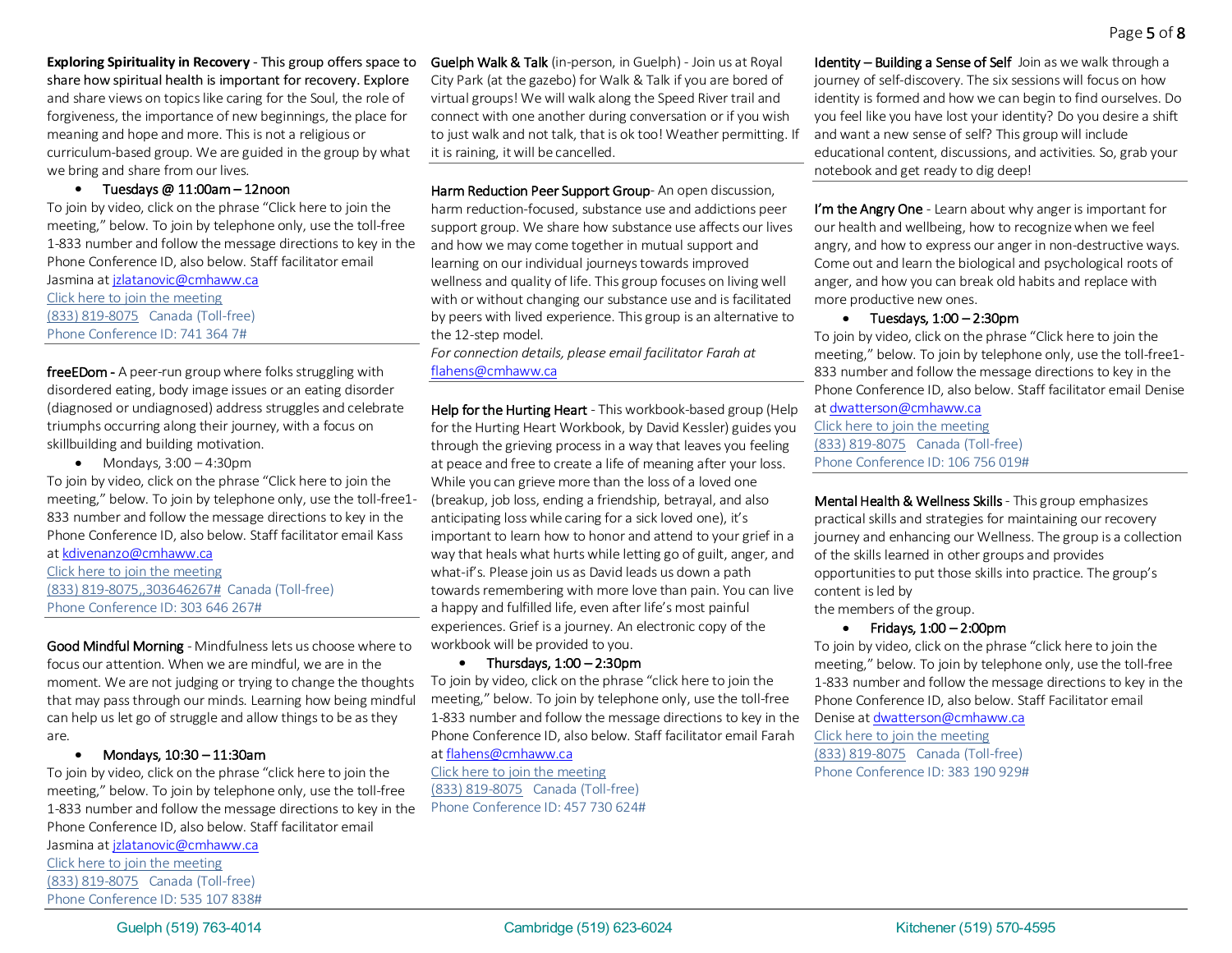Mind Over Mood Peer Support - Participants work through and discuss the book, Mind Over Mood, by Dennis Greenberger and Christine A. Padesky, a classic based on Cognitive Behaviour Therapy (CBT). Explore how CBT can be helpful in addressing the challenges of depression, anxiety, anger, and shame. Summaries of each chapter will be provided by e-mail. Although it is not necessary, participants may wish to purchase their own copy of the book (we use the 2nd Edition) through their local or online bookseller.

2 spots are available to join mid-series in June, on a firstemail, first served basis. Emai[l selfhelpgroup@cmhaww.ca](mailto:selfhelpgroup@cmhaww.ca) for availability.

Mindful Relationships (formerly Mindfullness) - Develop a more compassionate, friendly relationship with yourself and others. We can enhance intimacy, connection, and empathy in our relationships. By creating authenticity in our relationships, we can work effectively with families, friends, and co-workers. Based on the book "Mindful Relationships" by Dr. Richard Chambers & Margie Ulbrick.

• Wednesdays, 1:00 – 2:00pm

To join by video, click on the phrase "click here to join the meeting," below. To join by phone only, use the toll-free 1-833 number and follow the message directions to key in the Phone Conference ID, also below. Staff facilitator email

Denise a[t dwatterson@cmhaww.ca](mailto:dwatterson@cmhaww.ca) [Click here to join the meeting](https://teams.microsoft.com/l/meetup-join/19%3ameeting_YWZmZTBiYTgtZjZlNC00ZjM4LThiNjgtOWQzMGM0NmY1ZDNm%40thread.v2/0?context=%7b%22Tid%22%3a%227ee209e0-4288-4e75-acae-cdab33b613e0%22%2c%22Oid%22%3a%22db6eaa41-5d1d-4c3d-a2b1-8ea3f8c16b78%22%7d) [\(833\) 819-8075](tel:8338198075,,855696345#%20) Canada (Toll-free) Phone Conference ID: 855 696 345#

Obsessions - Have you found yourself experiencing unwanted thoughts, fears and anxieties that have led to obsessive, compulsive, or even repetitive behaviors? Are you looking for others who may understand? If so, this peer support group may be for you, grounded in a non-judgmental atmosphere we can share, learn, and grow with each other. Emai[l selfhelpgroup@cmhaww.ca](mailto:selfhelpgroup@cmhaww.ca) for more information.

Parting Ways - Are you experiencing the end of a relationship, breakup, separation, or divorce? Is your mental health impacted by the separation? Please join us as we learn to heal and regain our footing by sharing our experiences, supporting each other, and walking similar journeys together. 

• Mondays, 2:00 – 3:00pm

To join by video, click on the phrase "Click here to join the meeting," below. To join by telephone only, use the toll-free 1-833 number and follow the message directions to key in the Phone Conference ID, also below. Staff facilitator email

Katie a[t kbillings@cmhaww.ca](mailto:kbillings@cmhaww.ca) [Click here to join the meeting](https://teams.microsoft.com/l/meetup-join/19%3ameeting_YmJlMGYyNzYtZGNhNy00MTRjLWEzZmUtMTFkZmEwNmU1MzRj%40thread.v2/0?context=%7b%22Tid%22%3a%227ee209e0-4288-4e75-acae-cdab33b613e0%22%2c%22Oid%22%3a%22db6eaa41-5d1d-4c3d-a2b1-8ea3f8c16b78%22%7d) [\(833\) 819-8075](tel:8338198075,,661353972#%20) Canada (Toll-free) Phone Conference ID: 661 353 972#

Resiliency NOW - We are all in need of resilience right now! Let's come together and connect while sharing skills and ideas to bounce back during these strange times.

• Mondays, 10:30am- 12noon

To join by video, click on the phrase "click here to join the meeting," below. To join by phone only, use the toll-free 1-833 number and follow the message directions to key in the Phone Conference ID, also below. Staff facilitator email Denise a[t dwatterson@cmhaww.ca](mailto:dwatterson@cmhaww.ca)  [Click here to join the meeting](https://teams.microsoft.com/l/meetup-join/19%3ameeting_NWJkMzI4MzMtMTAzZC00YjAwLWIxMGUtZmViNDY0MGViOWY4%40thread.v2/0?context=%7b%22Tid%22%3a%227ee209e0-4288-4e75-acae-cdab33b613e0%22%2c%22Oid%22%3a%22db6eaa41-5d1d-4c3d-a2b1-8ea3f8c16b78%22%7d) [\(833\) 819-8075](tel:8338198075,,871382292#%20) Canada (Toll-free) Phone Conference ID: 871 382 292#

Riding the Waves of Emotions - Do you struggle with your emotions? Do you know what it means to be emotionally healthy? Take control of your emotions by learning how to respond to them. Please join us in learning how to identify, understand and release your emotions.

Self-Compassion - This workbook-based group on The Mindful Self Compassion Workbook, by Kristen Neff and Christopher Germer gives opportunities for activities and discussions on how to be kinder to ourselves. A photocopy of each chapter is provided by email. Although not necessary, participants may also wish to purchase the book through their local or online bookseller.

*\*Please attend either the Wednesday OR Thursday session.* 

• Wednesdays, 11:00am – 12:30pm Please email Brenda at [brichard@cmhaww.ca](mailto:brichard@cmhaww.ca) to have your email added to the group list to receive group material. To join by video, click on the phrase "click here to join the

meeting," below. To join by phone only, use the toll-free 1-833 number and follow the message directions to key in the Phone Conference ID, also below. Staff facilitator email

Brenda at [brichard@cmhaww.ca](mailto:brichard@cmhaww.ca) [Click here to join the meeting](https://teams.microsoft.com/l/meetup-join/19%3ameeting_MTBmYzExYzYtZmY1Ny00ZDc1LTk2NDctOWZjNzAxYmJjNzk0%40thread.v2/0?context=%7b%22Tid%22%3a%227ee209e0-4288-4e75-acae-cdab33b613e0%22%2c%22Oid%22%3a%22db6eaa41-5d1d-4c3d-a2b1-8ea3f8c16b78%22%7d) [\(833\) 819-8075](tel:8338198075,,999790378#%20) Canada (Toll-free) Phone Conference ID: 999 790 378#

• Thursdays, 10:30 – 12noon Please email Meghan at [mshuebrook@cmhaww.ca](mailto:mshuebrook@cmhaww.ca) to have your email added to the group list and receive group material. To join by video, click on the phrase "click here to join the meeting," below. To join by phone only, use the toll-free 1-833 number and follow the message directions to key in the Phone Conference ID, also below. Staff facilitator email Meghan at [mshuebrook@cmhaww.ca](mailto:mshuebrook@cmhaww.ca)  [Click here to join the meeting](https://teams.microsoft.com/l/meetup-join/19%3ameeting_ZTU0NmJjOTEtZmE0MS00ZDMwLWE1YTctMGMwMDVjMzE0NDFk%40thread.v2/0?context=%7b%22Tid%22%3a%227ee209e0-4288-4e75-acae-cdab33b613e0%22%2c%22Oid%22%3a%22db6eaa41-5d1d-4c3d-a2b1-8ea3f8c16b78%22%7d) [\(833\) 819-8075](tel:8338198075,,891879398#%20) Canada (Toll-free) Phone Conference ID: 891 879 398#

Self-Esteem - Join fellow peers in a conversation about selfesteem/self-worth. It is time to step out of your comfort zone and fight for you. This group offers honest discussions, tips, strategies, and validation for the difficulty that selfesteem brings.

• Fridays, 1:30 – 3:00pm

To join by video, click on the phrase "Click here to join the meeting," below. To join by telephone only, use the toll-free 1-833 number and follow the message directions to key in the Phone Conference ID, also below. Staff facilitator email Kass a[t kdivenanzo@cmhaww.ca](mailto:kdivenanzo@cmhaww.ca) [Click here to join the meeting](https://teams.microsoft.com/l/meetup-join/19%3ameeting_NmNkMGRmMDktN2NmYS00ODk5LTk1NTMtNDBkMWU1MGFiYTdm%40thread.v2/0?context=%7b%22Tid%22%3a%227ee209e0-4288-4e75-acae-cdab33b613e0%22%2c%22Oid%22%3a%22db6eaa41-5d1d-4c3d-a2b1-8ea3f8c16b78%22%7d) [\(833\) 819-8075](tel:8338198075,,3876542#%20) Canada (Toll-free) Phone Conference ID: 387 654 2#

**Silver Linings –** This group is for adults  $55+$  that are experiencing isolation and loneliness. Join other peers as we share our struggles and discuss coping strategies.

#### • Thursdays, 3:00 – 4:00pm

To join by video, click on the phrase "Click here to join the meeting," below. To join by telephone only, use the toll-free 1-833 number and follow the message directions to key in the Phone Conference ID, also below. Staff facilitator email Brenda at [brichard@cmhaww.ca](mailto:brichard@cmhaww.ca)

[Click here to join the meeting](https://teams.microsoft.com/l/meetup-join/19%3ameeting_YmNiZDA0MTQtZmIwYi00MDFiLTllYmItMTdiZGNmZTFkODlj%40thread.v2/0?context=%7b%22Tid%22%3a%227ee209e0-4288-4e75-acae-cdab33b613e0%22%2c%22Oid%22%3a%222d315fd5-c87d-41ff-9dff-5686979894de%22%7d) [\(833\) 819-8075,,266928449#](tel:8338198075,,266928449)   Canada (Toll-free)

Phone Conference ID: 266 928 449#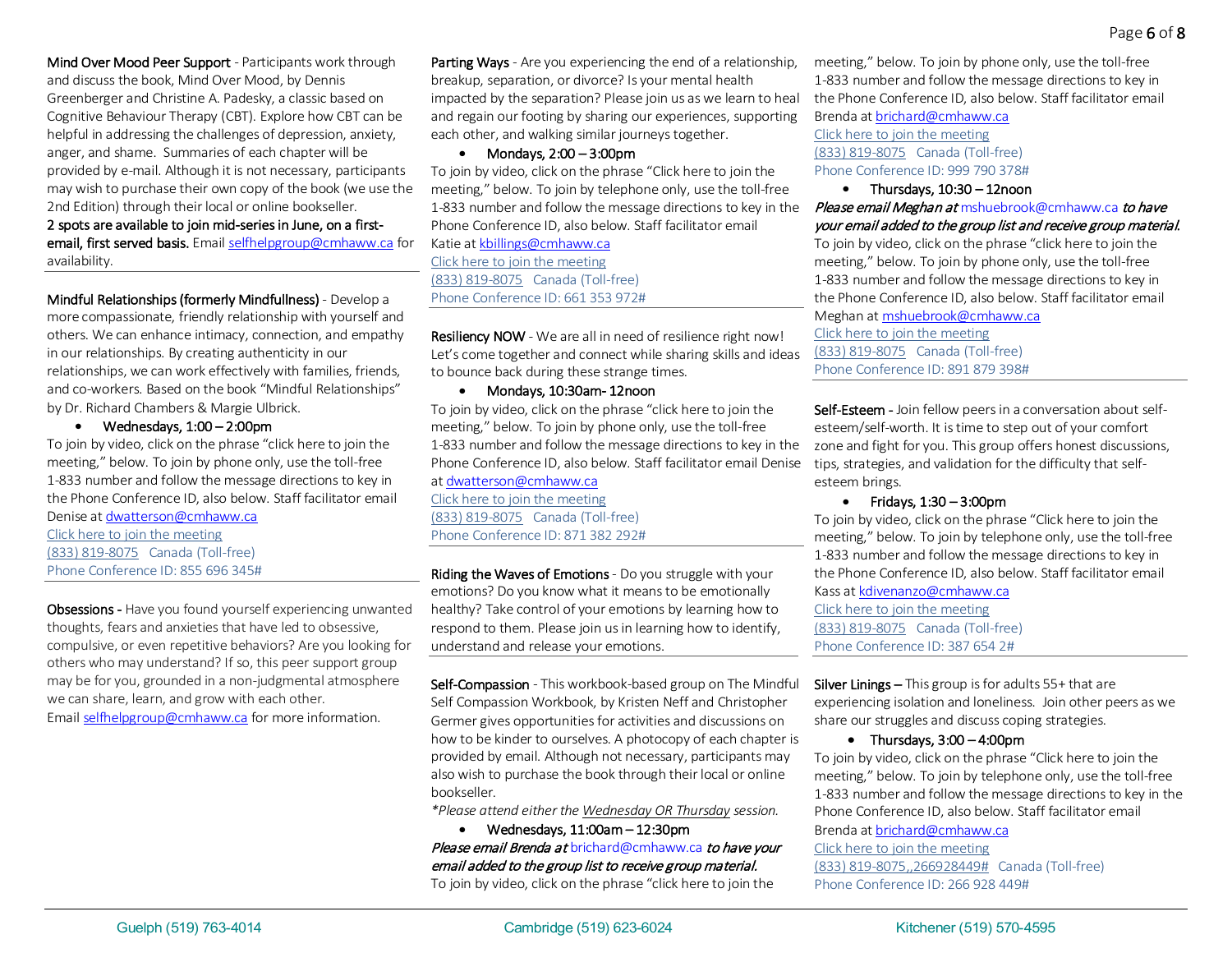South Asian Wellness Group - With a South Asian Peer Facilitator fluent in Punjabi, Hindi and Urdu, this group will focus on coping, recovery, and fostering hope from a South Asian lens. This group is a regular opportunity to talk about how we deal with stress and worry, to share our stories of hope and struggle and learn ways for living the life we want every day.

#### • Thursdays, 6:00 – 7:30pm

To join by video, click on the phrase "Click here to join the meeting," below. To join by telephone only, use the toll-free 1-833 number and follow the message directions to key in the Phone Conference ID, also below. Staff facilitator email Iman a[t igrewal@cmhaww.ca](mailto:igrewal@cmhaww.ca)

[Click here to join the meeting](https://teams.microsoft.com/l/meetup-join/19%3ameeting_OTZkZWY0YWQtOWE2OS00ZTIxLThlOGEtM2JhOTlkZTgzZTc4%40thread.v2/0?context=%7b%22Tid%22%3a%227ee209e0-4288-4e75-acae-cdab33b613e0%22%2c%22Oid%22%3a%22db6eaa41-5d1d-4c3d-a2b1-8ea3f8c16b78%22%7d) [\(833\) 819-8075](tel:8338198075,,225652294#%20) Canada (Toll-free) Phone Conference ID: 225 652 294#

### Supporting the Supporter - A weekly peer support group for friends and family that are supporting individuals who live with mental health and/or addiction. Peer-led discussions about mental health, addictions and how best to be supportive while considering personal boundaries, community resources and self-care.

# • Mondays, 6:00 – 7:00pm

To join by video, click on the phrase "click here to join the meeting," below. To join by phone only, use the toll-free 1-833 number and follow the message directions to key in the Phone Conference ID, also below. Staff facilitator email Kass a[t kdivenanzo@cmhaww.ca](mailto:kdivenanzo@cmhaww.ca)  [Click here to join the meeting](https://teams.microsoft.com/l/meetup-join/19%3ameeting_MzlmOTczOTMtMTZkMi00ZjA5LTg3YTItNmE0NjczZGVkYjZi%40thread.v2/0?context=%7b%22Tid%22%3a%227ee209e0-4288-4e75-acae-cdab33b613e0%22%2c%22Oid%22%3a%22db6eaa41-5d1d-4c3d-a2b1-8ea3f8c16b78%22%7d)

[\(833\) 819-8075](tel:8338198075,,674729488#%20) Canada (Toll-free) Phone Conference ID: 674 729 488#

The URGE – This is a peer support group for individuals who have made a change in their substance use and are looking for support on how to maintain these changes. Topics will include understanding the stages of change, Cravings, language and its impacts, boredom, isolation, and many more. As with all our other substance use groups, this group will be from the lens of harm reduction.

• Thursdays, 7:45 – 8:45pm *For connection details, please email facilitator Denise at*  [dwatterson@cmhaww.ca](mailto:dwatterson@cmhaww.ca)

Volunteer Facilitators' Training - Active Self Help & Peer Support volunteers learn and refine peer support skills in a range of themes.

**Zentangle** - Take this opportunity to regain your creative balance. Put aside any worries and fears for a few moments. When you return, you can respond creatively, and constructively to whatever situations you encounter. You cannot focus on tangling and cultivate your fears at the same time. Through the Zentangle Method of drawing, you can relax, focus, expand your imagination, increase your awareness, and discover the fun and healing in creative expression.

### • **Fridays, 11:30am – 12:30pm**

To join by video, click on the phrase "Click here to join the meeting," below. To join by telephone only, use the toll-free 1-833 number and follow the message directions to key in the Phone Conference ID, also below. Staff facilitator email Jasmina a[t jzlatanovic@cmhaww.ca](mailto:jzlatanovic@cmhaww.ca) [Click here to join the meeting](https://teams.microsoft.com/l/meetup-join/19%3ameeting_NjA2NjZkYmEtYmU5Mi00YjE3LTk3YTctOTI0MTVhNWY3MDFi%40thread.v2/0?context=%7b%22Tid%22%3a%227ee209e0-4288-4e75-acae-cdab33b613e0%22%2c%22Oid%22%3a%22db6eaa41-5d1d-4c3d-a2b1-8ea3f8c16b78%22%7d)

[\(833\) 819-8075](tel:8338198075,,764446852#%20) Canada (Toll-free) Phone Conference ID: 764 446 852#